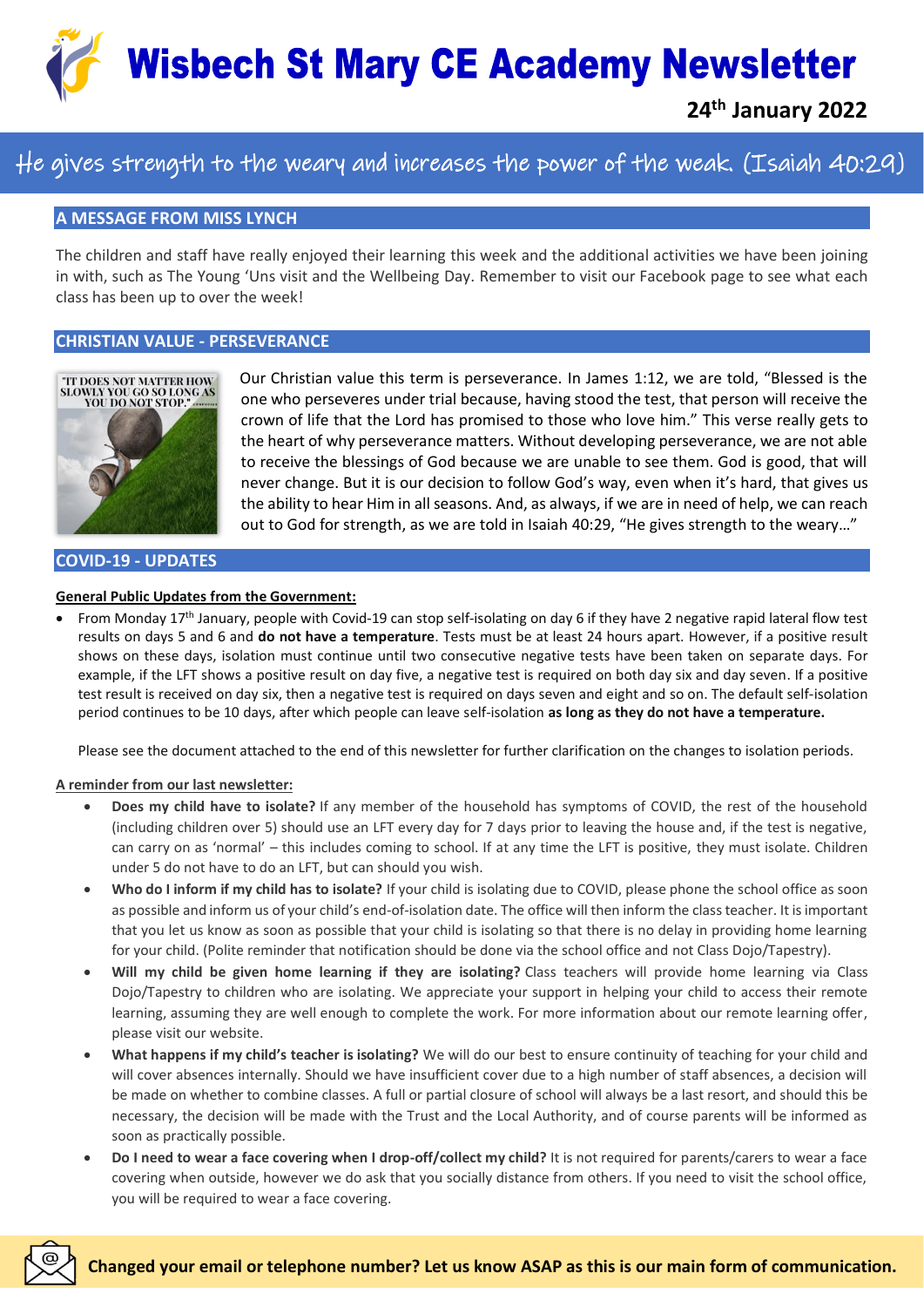

#### **BRRR..IT'S COLD OUT THERE!**



The weather has recently turned decidedly cold, therefore we kindly request that parents send their children to school in clothing that is appropriate for the weather – hats, gloves, scarves etc. The children do go outside at breaks and lunchtime, and will continue their PE lessons outside. Forest School also takes place for each class once a week, so do please send your children in on these days in clothing that is warm and that can get muddy - all in one waterproofs are ideal, and wellies or good solid outdoor boots and warm socks are essential for these sessions.

#### **WORLD BOOK DAY – MAD HATTER'S** *READING* **TEA PARTY**

We will be celebrating World Book Day on Thursday 3rd March and our theme this year is "The Mad Hatter's *Reading* Tea Party". We are really encouraging the children to dress up in line with this theme. As part of our reading curriculum this term, all the children will be learning about Lewis Caroll's novel "Alice's Adventures in Wonderland" which is about a young girl named Alice who falls through a rabbit hole into a fantasy world.



#### **THE QUEEN'S GREEN CANOPY**



### John Humphrey, to plant trees on designated land in the village as part of the Queen's Green Canopy initiative. The Queen's Green Canopy is a tree planting initiative, created to mark Her Majesty's Platinum Jubilee, and which invites people from across the United Kingdom to **"Plant a Tree for the Jubilee"**. 240 saplings (1 for each of our children) will be delivered in early spring and our plan is to have our children help plant them. This is just the first of several ways in which our school will be celebrating the Platinum Jubilee this year.

We are excited to be working with the Parish Council and local landowner, Mr

#### **THE YOUNG'UNS VISIT**



On Monday 10<sup>th</sup> January, we had a virtual visit from The Young 'Uns who worked with children in KS2. During the day, they had workshops with the children, teaching them the history of our local area, through song. It culminated in a whole-school (virtual) assembly, where the children joined in, singing sea shanties and much more! Bobby (Y5) said, "It was a brilliant day! I loved singing and learning about our local history!" Year 6 continue their preparations for the upcoming 'When Cambridgeshire Sings' concern, where they debut the song they wrote, Fearless Thomas

Clarkson. To listen to the children singing the song click on the link: <https://www.youtube.com/watch?v=KyZidbMmBlM>

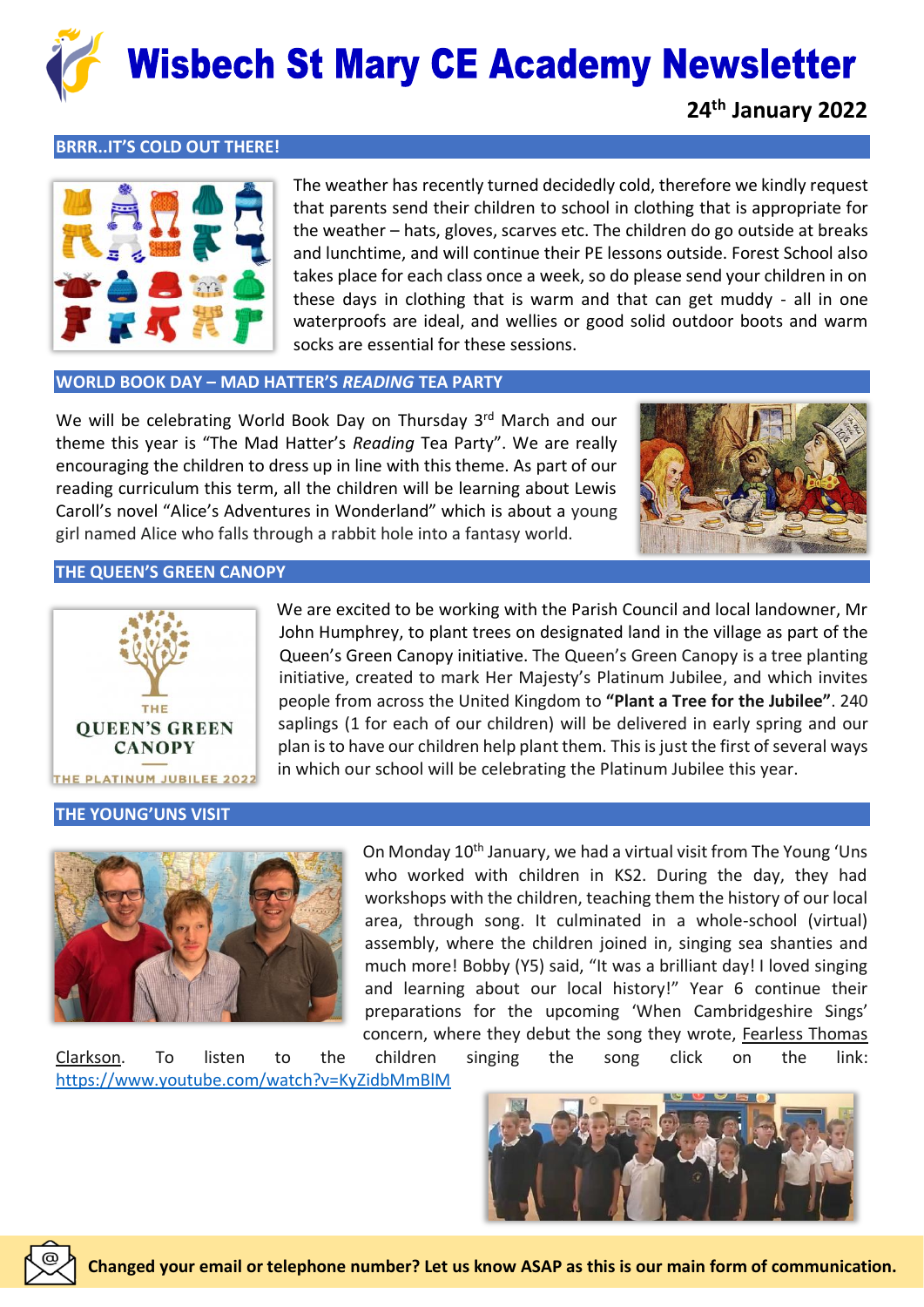

#### **WELLBEING DAY**

On Friday 14th January, our KS2 children enjoyed a fantastic day of activities linked to mental and physical wellbeing. During their sessions, each class enjoyed a healthy eating activity, physical exercise challenge and a relaxing yoga session. It was wonderful to see the children enjoying the activities and reflecting on how wellbeing involves a balanced lifestyle.

> *"Health is not just being diesease-free. Health is when every cell in your body is bouncing with joy." - Sadhguru*

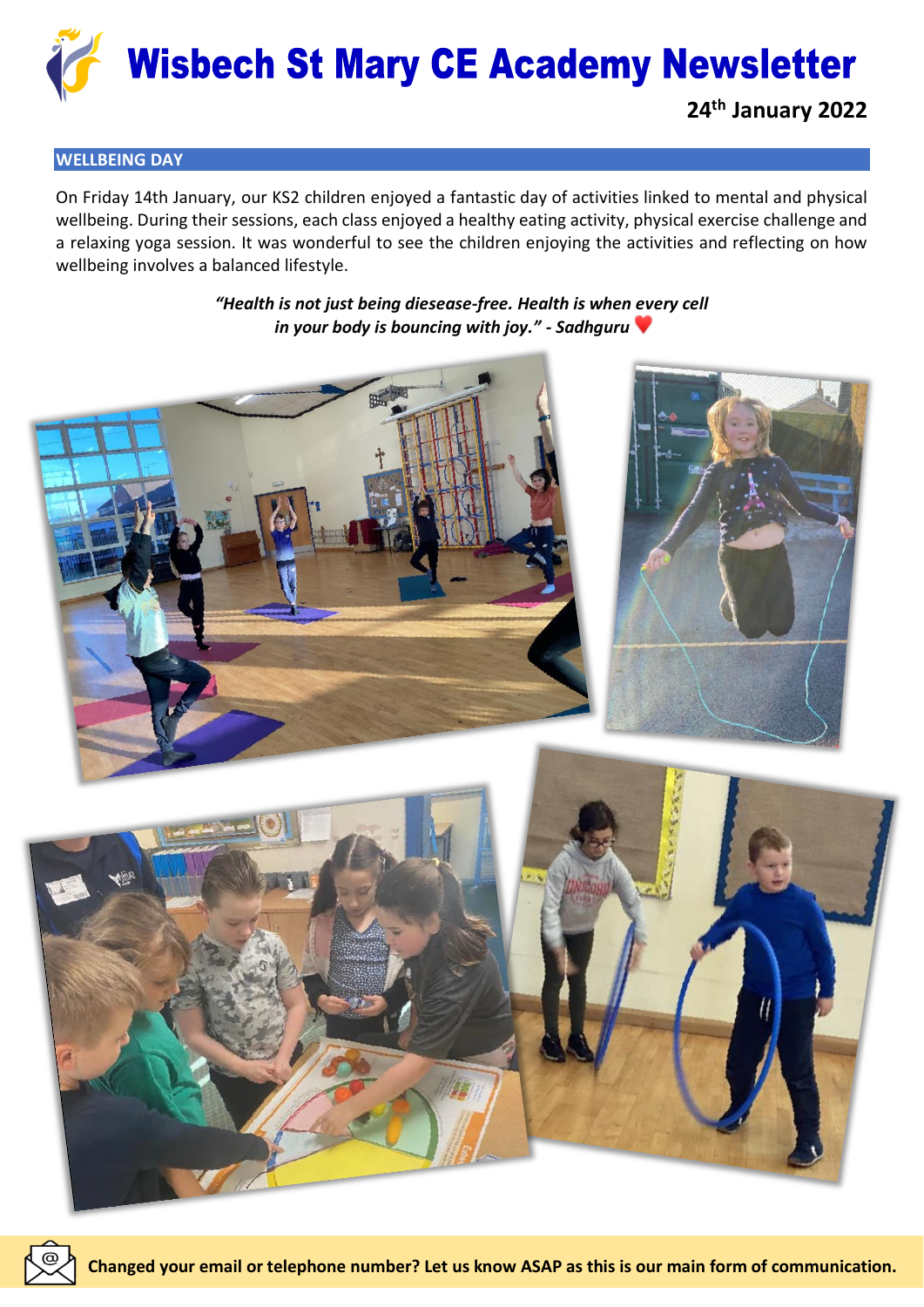

# **THIS WEEK'S RECOMMEDED READS ARE:**



We are here to support you. Contact us if you are in need.

[www.twitter.com/AcademyWsm](http://www.twitter.com/AcademyWsm) **W**ww.instagram.com/wsm\_academy **[www.facebook.com/WisbechStMaryAcademy](http://www.facebook.com/WisbechStMaryAcademy)**